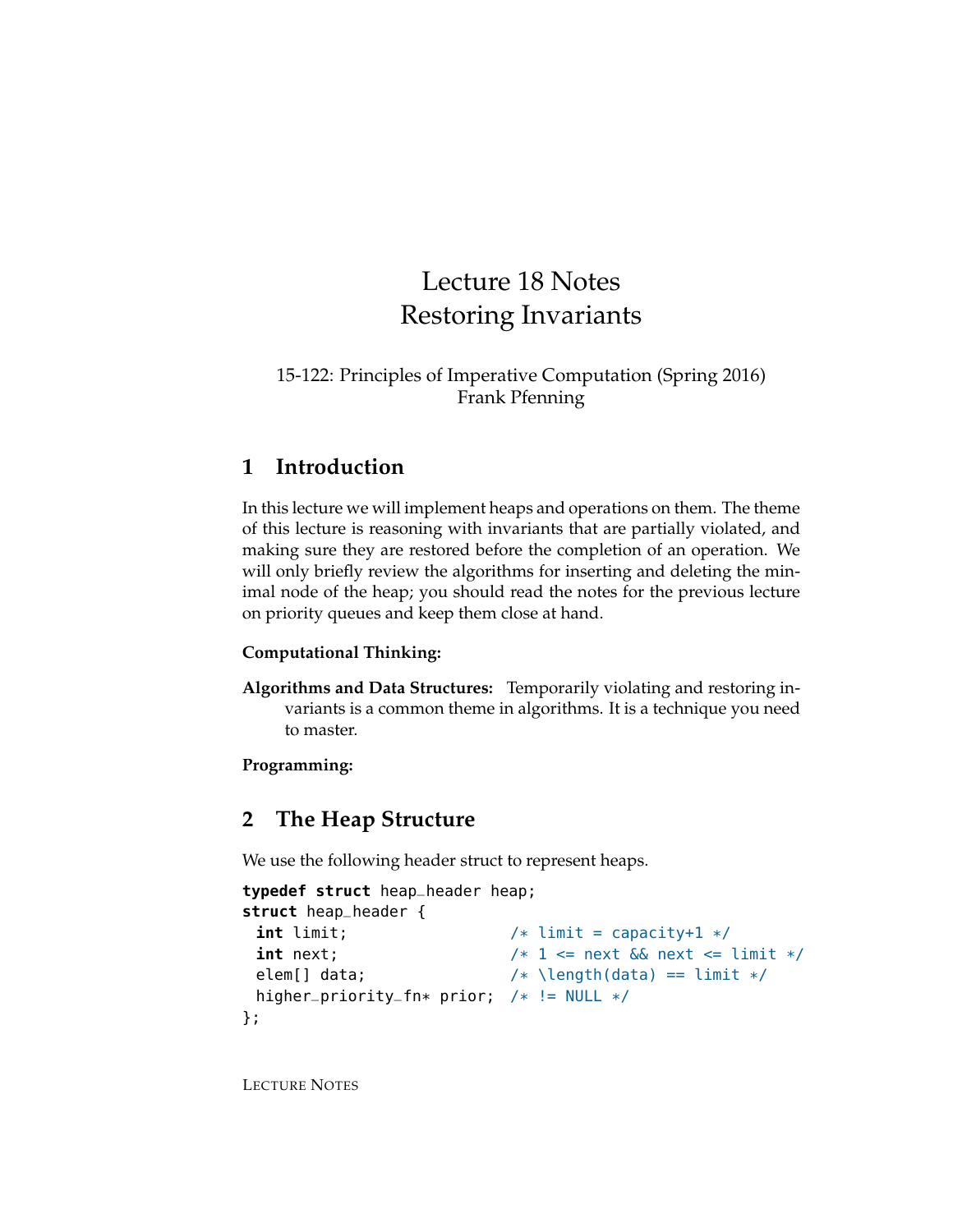The field prior is provided by the client and tells us how to compare elements.

```
\frac{1}{1} f(x,y) returns true if e1 has STRICTLY higher priority than e2
typedef bool higher_priority_fn(elem e1, elem e2);
```
Since the significant array elements start at 1, as explained in the previous lecture, the limit must be one greater than the desired capacity. The next index must be between 1 and limit, and the element array must have exactly limit elements.

### **3 Minimal Heap Invariants**

Before we implement the operations, we define a function that checks the heap invariants. The shape invariant is automatically satisfied due to the representation of heaps as arrays, but we need to carefully check the ordering invariants. It is crucial that no instance of the data structure that is not a true heap will leak across the interface to the client, because the client may then incorrectly call operations that require heaps with data structures that are not.

First, we check that the heap is not NULL and that the length of the array matches the given limit. The latter must be checked in an annotation, because, in C0 and C1, the length of an array is not available to us at runtime except in contracts. Second, we check that next is in range, between 1 and limit. Finally, we check that the client-provided comparison is defined and non-NULL.

```
1 bool is_safe_heap(heap* H) {
2 return H != NULL
3 & (1 <= H->next & H->next <= H->limit)
    4 && is_array_expected_length(H->data, H->limit)
    \&\&\; H\text{-sprior} != NULL;
6 }
```
This is not sufficient to know that we have a valid heap! The specification function is\_safe\_heap is the minimal specification function we need to be able to access the data structure; we want to make sure anything we pass to the user additionally satisfies the ordering invariant.

This invariant acts as the precondition of some of our helper functions. We first use the client's function, accessible as H->prior, to express a more useful concept for our implementation: that the element in index i can be correctly placed as the parent of the element in index j in the heap.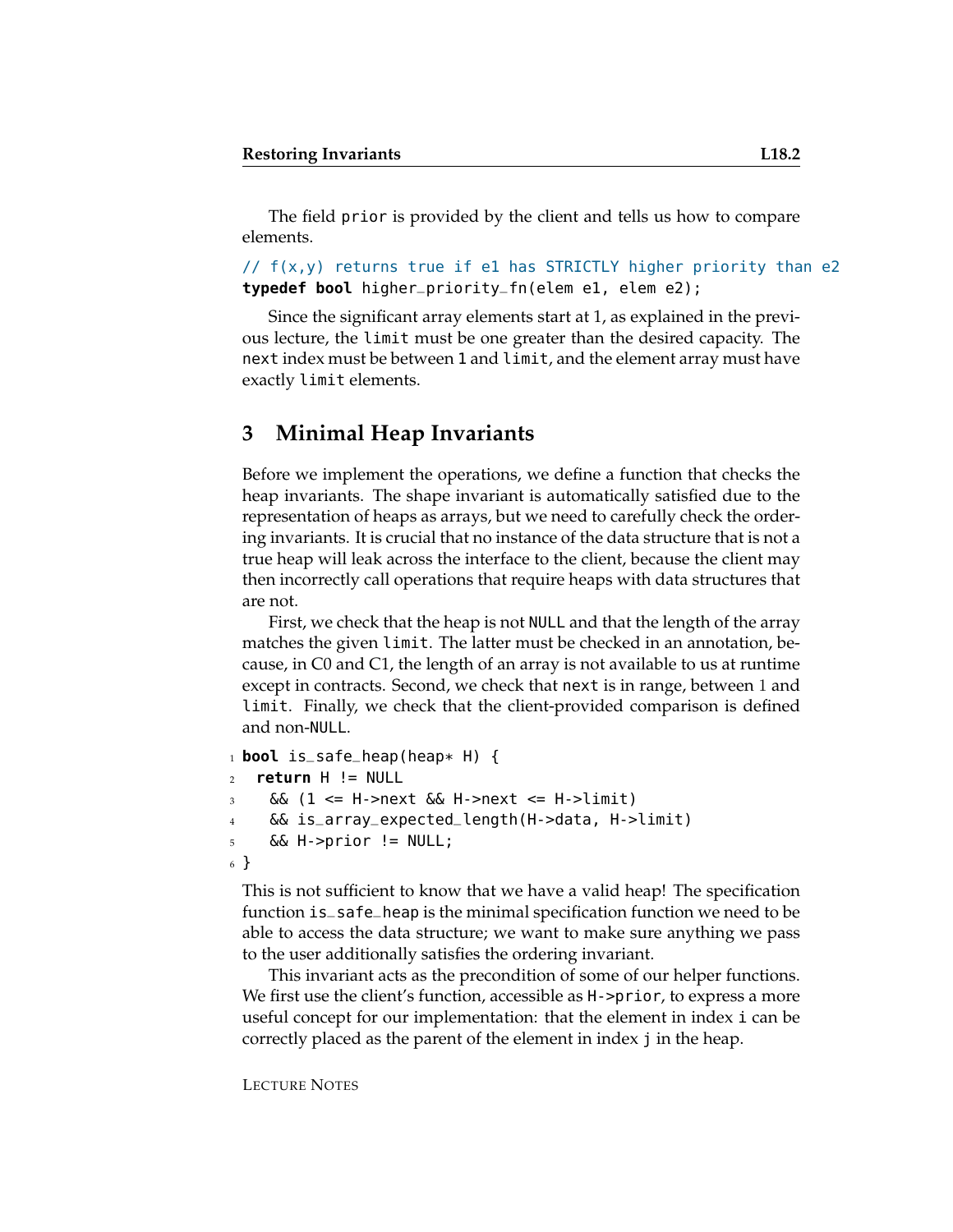```
8 bool ok_above(heap* H, int i, int j)
9 //@requires is_safe_heap(H);
10 //@requires 1 <= i && i < H->next;
11 //@requires 1 <= j && j < H->next;
12 \frac{1}{2}13 return !(*H->prior)(H->data[j], H->data[i]);
14 }
```
A second helper function that uses is\_safe\_heap swaps an element with its parent:

```
16 void swap_up(heap* H, int i)
17 //@requires is_safe_heap(H);
18 //@requires 2 <= i && i < H->next;
19 \text{ }20 elem tmp = H->data[i];
_{21} H->data[i] = H->data[i/2];
22 H->data[i/2] = tmp;
23 }
```
# **4 The Heap Ordering Invariant**

It turns out to be simpler to specify the ordering invariant in the second form seen in the last lecture, which stipulates that each node except the root needs to be greater or equal to its parent. To check this we iterate through the array and compare the priority of each node data[i] with its parent, except for the root  $(i = 1)$  which has no parent.

```
25 bool is_heap_ordered(heap* H)
26 //@requires is_safe_heap(H);
27 \frac{2}{ }28 for (int i = 2; i < H->next; i++)
29 //@loop_invariant 2 <= i;
30 if (!ok_above(H, i/2, i)) return false;
31
32 return true;
33 }
34
35 bool is_heap(heap* H) {
36 return is_safe_heap(H) && is_heap_ordered(H);
37 }
```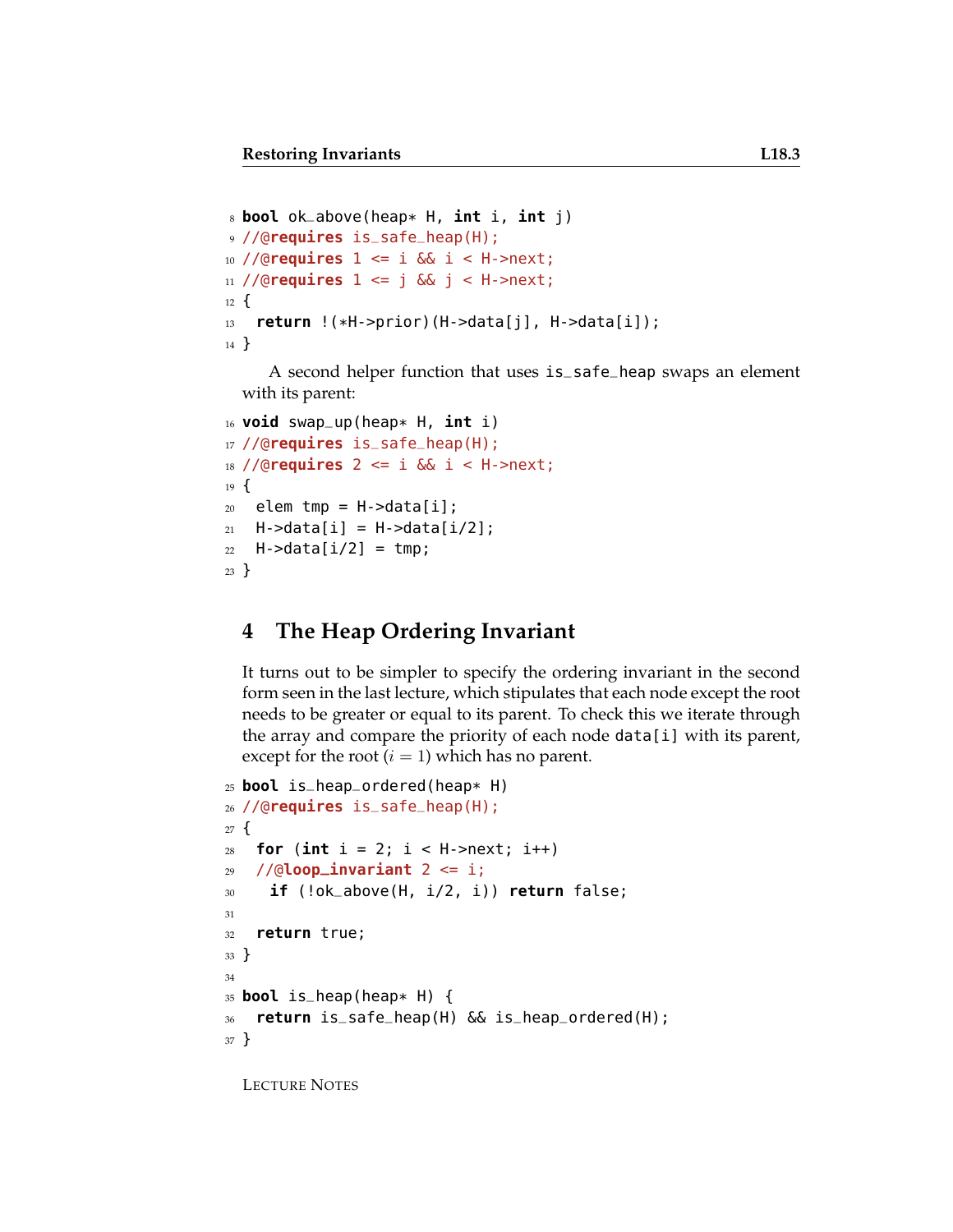# **5 Creating Heaps**

We start with the simple code to test if a heap is empty or full, and to allocate a new (empty) heap. A heap is empty if the next element to be inserted would be at index 1. A heap is full if the next element to be inserted would be at index limit (the size of the array).

```
1 bool heap_empty(heap* H)
2 //@requires is_heap(H);
3 {
4 return H->next == 1;
5 }
6
7 bool heap_full(heap* H)
8 //@requires is_heap(H);
9 {
10 return H->next == H->limit;
11 }
```
To create a new heap, we allocate a struct and an array and set all the right initial values.

```
13 heap* heap_new(int capacity, higher_priority_fn* prior)
14 //@requires capacity > 0 && prior != NULL;
15 //@ensures is_heap(\result) && heap_empty(\result);
16 \frac{1}{2}_{17} heap* H = alloc(heap);
18 H->limit = capacity+1;
19 H->next = 1;
20 H->data = alloc_array(elem, capacity+1);
21 H->prior = prior;
22 return H;
23 }
```
Note that H->data[0] is unused. We could have allocated an array of exactly capacity at the cost of complicating our index operations.

# **6 Insert and Sifting Up**

The shape invariant tells us exactly where to insert the new element: at the index H->next in the data array. Then we increment the next index.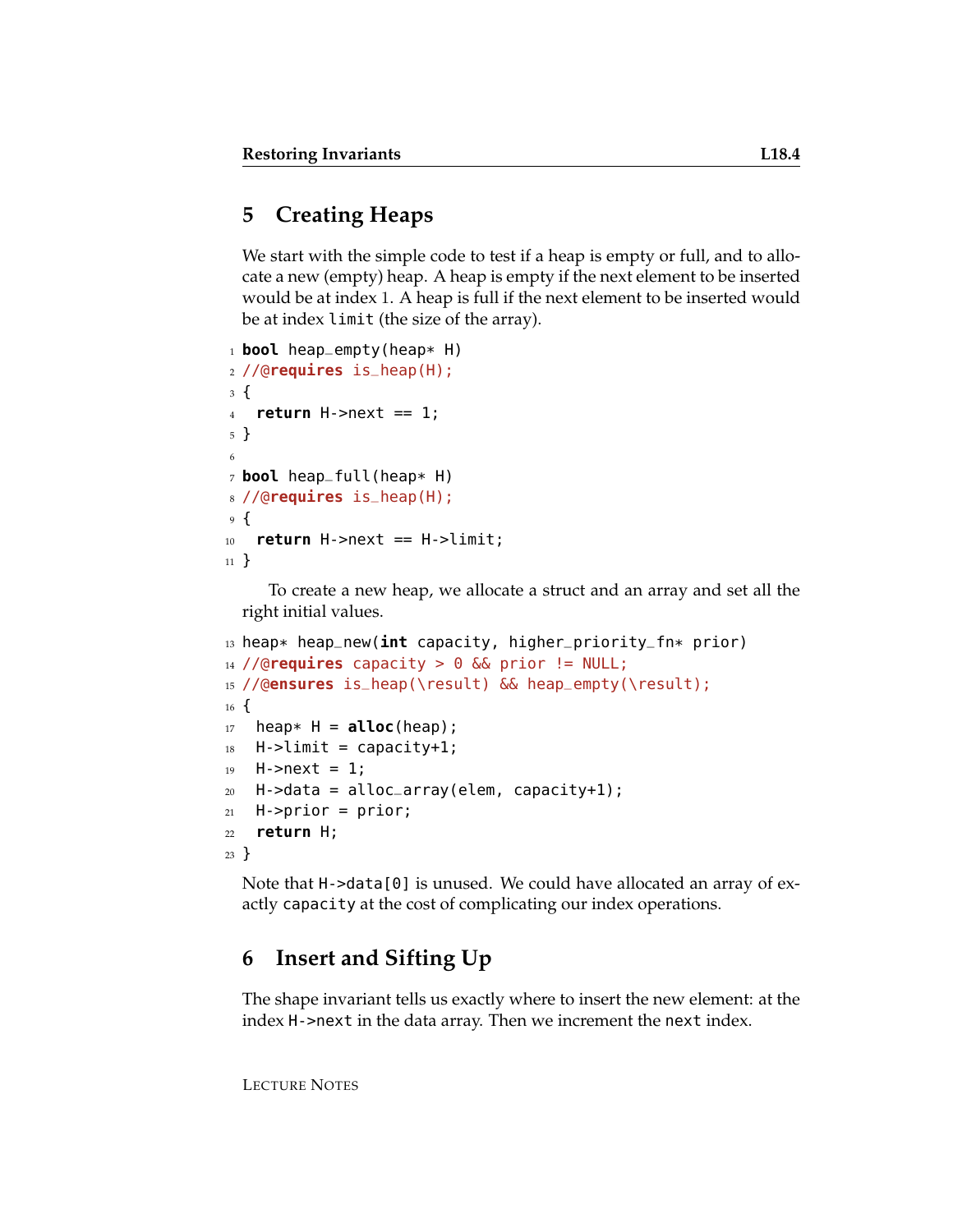```
_{25} void heap add (heap* H, elem x)
26 //@requires is_heap(H) && !heap_full(H);
27 //@ensures is_heap(H);
28 {
29 H->data[H->next] = x;
30 \text{ (H--next)}++;31 / / / \ldots32 }
```
By inserting  $x$  in its specified place, we have, of course, violated the ordering invariant. We need to *sift up* the new element until we have restored the invariant. The invariant is restored when the new element is bigger than or equal to its parent or when we have reached the root. We still need to sift up when the new element is less than its parent. This suggests the following code:

```
32 int i = H->next - 1;
33 while (i > 1 && !ok_above(H,i/2,i)) {
34 swap_up(H, i);
35 i = i/2;36 }
```
Setting  $i = i/2$  is moving up in the tree, to the place we just swapped the new element to.

At this point, as always, we should ask why accesses to the elements of the priority queue are safe. By short-circuiting of conjunction, we know that  $i > 1$  when we ask whether H->data[i/2] is okay above H->data[i]. But we need a loop invariant to make sure that it respects the upper bound. The index i starts at H->next - 1, so it should always be strictly less that H->next.

```
33 while (i > 1 && !ok_above(H,i/2,i))
34 //@loop_invariant 1 \le i & i < H->next;
35 {
36 swap_up(H, i);
37 \quad i = i/2;38 }
```
One small point regarding the loop invariant: we just incremented H->next, so it must be strictly greater than 1 and therefore the invariant  $1 \leq i$  must be satisfied.

But how do we know that swapping the element up the tree restores the ordering invariant? We need an additional loop invariant which states that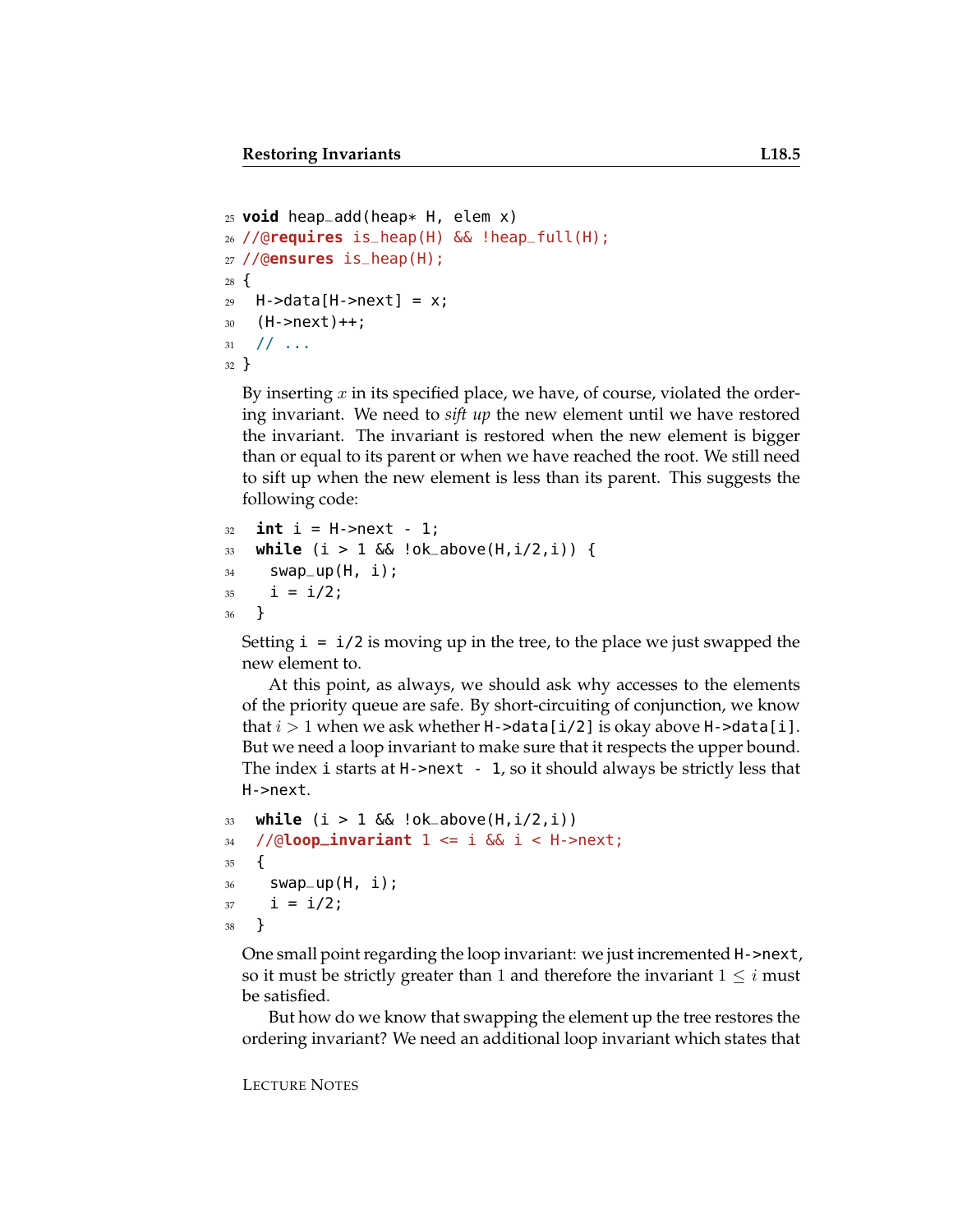H is a valid heap *except at index* i. Index i may be smaller than its parent, but it still needs to be less or equal to its children. We therefore postulate a function is\_heap\_expect\_up and use it as a loop invariant.

```
33 while (i > 1 \& (i > 1 \& (i > 1 \& (i <i>not</i>)))34 //@loop_invariant 1 \le i & i \le H->next;
35 //@loop_invariant is_heap_except_up(H, i);
```
The next step is to write this function. We copy the is\_heap function, but check a node against its parent only when it is different from the distinguished element where the exception is allowed.

```
bool is_heap_except_up(heap* H, int n)
//@requires is_safe_heap(H);
//@requires 1 <= n && n < H->next;
{
 for (int i = 2; i < H->next; i++)
 //@loop_invariant 2 <= i;
   if (!(i == n || ok_above(H, i/2, i))) return false;
 return true;
}
```
We observe that  $is\_heap\_except\_up(H, 1)$  is equivalent to  $is\_heap(H)$ . That's because the loop over *i* starts at 2, so the exception  $i \neq n$  is always true.

Now we try to prove that this is indeed a loop invariant, and therefore our function is correct. Rather than using a lot of text, we verify this properties on general diagrams. Other versions of this diagram are entirely symmetric. On the left is the relevant part of the heap before the swap and on the right is the relevant part of the heap after the swap. The relevant nodes in the tree are labeled with their priority. Nodes that may be above a or below  $c, c_1, c_2$  and to the right of a are not shown. These do not enter into the invariant discussion, since their relations between each other and the shown nodes remain fixed. Also, if  $x$  is in the last row the constraints regarding  $c_1$  and  $c_2$  are vacuous.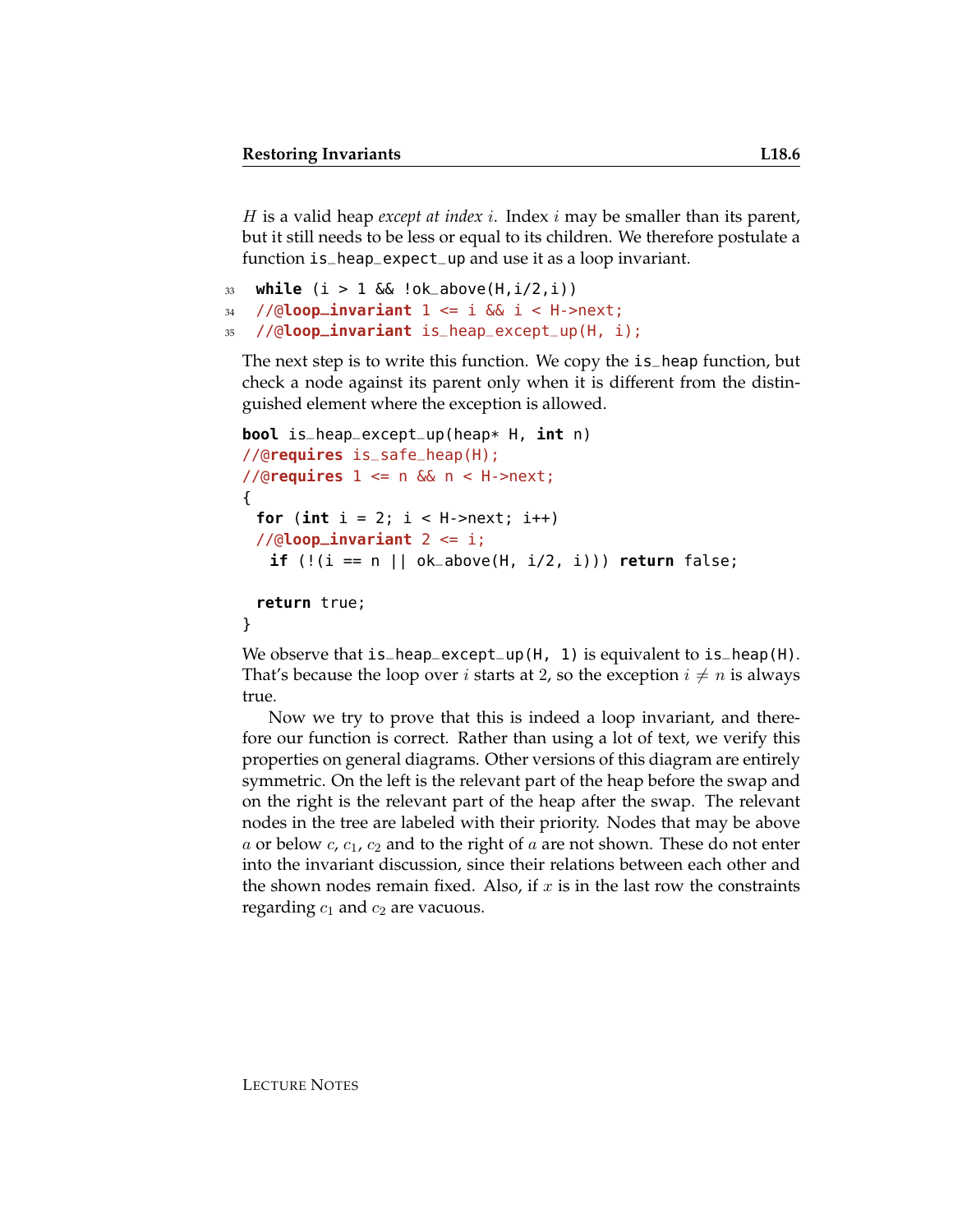

We know the following properties on the left from which the properties shown on the right follow as shown:

| $a \leq b$ (1) order   |                           |                 | $a$ ? $x$ allowed exception |
|------------------------|---------------------------|-----------------|-----------------------------|
| $b \leq c$ (2) order   |                           |                 | $x \leq c$ from (5) and (2) |
| $x \leq c_1$ (3) order |                           |                 | $x \leq b$ from (5)         |
| $x \leq c_2$ (4) order |                           |                 |                             |
|                        |                           | $b \leq c_1$ ?? |                             |
|                        | $b > x$ (5) since we swap | $b < c_2$ ??    |                             |

(For this and similar examples, we'll assume that we're using a min-heap.) Our invariant gives us no way to know that  $b \leq c_1$  and  $b \leq c_2$ . WE see that simply stipulating the (temporary) invariant that every node is greater or equal to its parent except for the one labeled  $x$  is not strong enough. It is not necessarily preserved by a swap.

But we can strengthen it a bit. You might want to think about how before you move on to the next page.

The strengthened invariant also requires that the children of the potentially violating node  $x$  are greater or equal to their grandparent! Let's reconsider the diagrams.

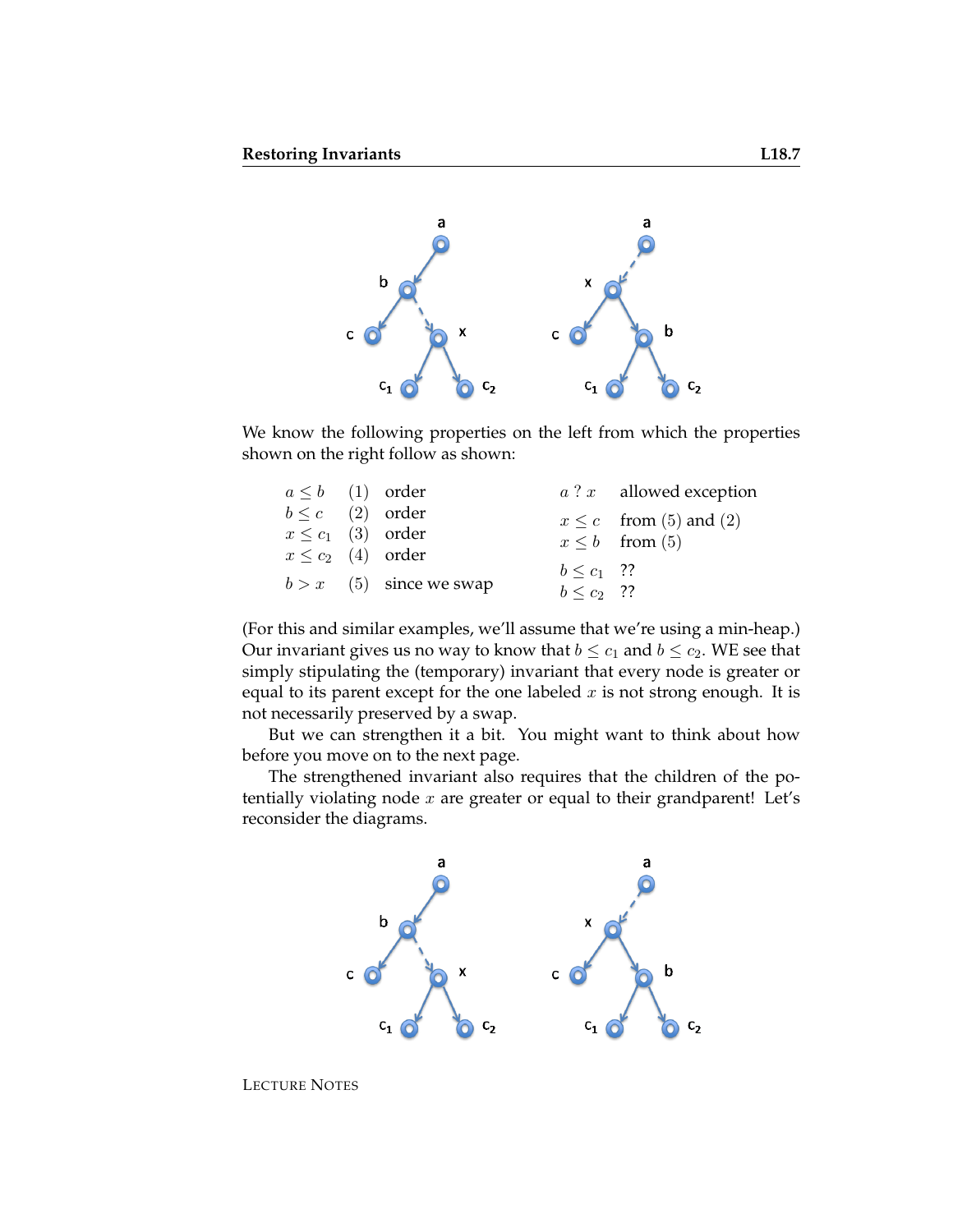We have more assumptions on the left now  $((6)$  and  $(7)$ ), but we have also two additional proof obligations on the right ( $a \leq c$  and  $a \leq b$ ).

| $a \leq b$ (1) order   |                              |                  | $a$ ? $x$ allowed exception |
|------------------------|------------------------------|------------------|-----------------------------|
| $b \leq c$ (2) order   |                              |                  | $a \leq c$ from (1) and (2) |
| $x \leq c_1$ (3) order |                              | $a \leq b$ (1)   |                             |
| $x \leq c_2$ (4) order |                              |                  |                             |
|                        |                              |                  | $x \leq c$ from (5) and (2) |
|                        | $b > x$ (5) since we swap    |                  | $x \leq b$ from (5)         |
|                        | $b \leq c_1$ (6) grandparent | $b \leq c_1$ (6) |                             |
|                        | $b \leq c_2$ (7) grandparent | $b \leq c_2$ (7) |                             |

Success! We just need an additional function that checks this loop invariant:

```
bool grandparent_check(heap* H, int n)
//@requires is_safe_heap(H);
//@requires 1 <= n && n < H->next;
{
 if (n == 1) return true;
 if (n*2 >= H->next) return true; // No children
 if (n*2 + 1 == H->next) // Left child only
   return ok_above(H, n/2, n*2);
 return ok_above(H, n/2, n*2)
  &c ok_above(H, n/2, n*2 + 1);
}
```
Using this additional invariant, we have a loop that provably restores the is\_heap invariant.

```
32 while (i > 1 && !ok_above(H,i/2,i))
33 //@loop_invariant 1 <= i && i < H->next;
34 //@loop_invariant is_heap_except_up (H, i);
35 //@loop_invariant grandparent_check(H, i);
36 {
37 swap_up(H, i);
38  i = i/2;
39 }
```
Note that the strengthened loop invariants (or, rather, the strengthened definition what it means to be a heap except in one place) is not necessary to show that the postcondition of heap\_insert (i.e., is\_heap(H)) is implied.

**Postcondition:** If the loop exits, we know the loop invariants and the negated loop guard: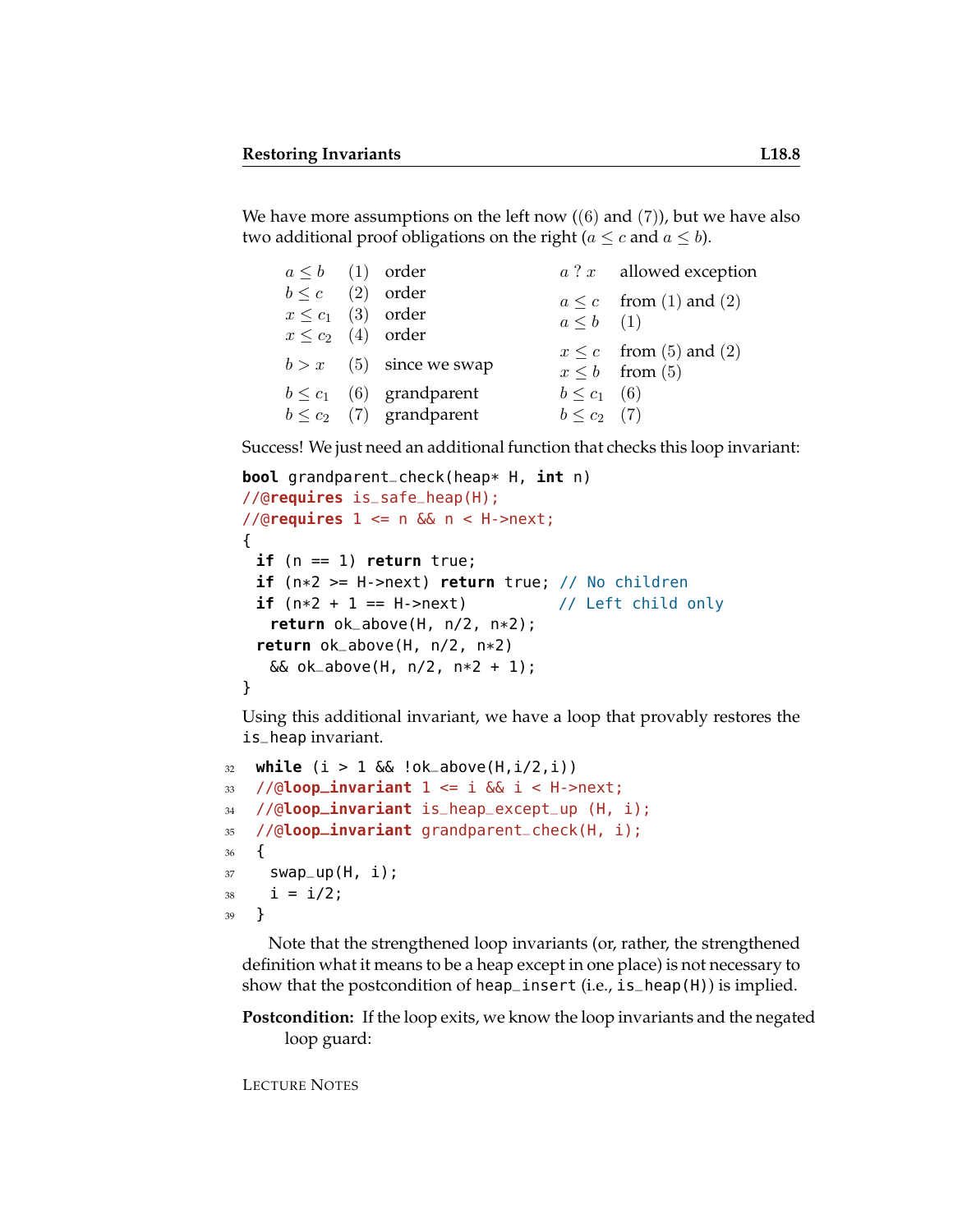| $1 \leq i \leq next$                                               | (LI1)              |
|--------------------------------------------------------------------|--------------------|
| $is \_\begin{bmatrix} \text{heap\_except\_up(H, i)} \end{bmatrix}$ | (LI <sub>2</sub> ) |
| Either $i \leq 1$ or ok_above(H, i/2, i)                           | Negated loop guard |

We distinguish the two cases.

- **Case:**  $i \leq 1$ . Then  $i = 1$  from (LI 1), and  $is$  heap except up (H, 1). As observed before, that is equivalent to is\_heap(H).
- **Case:** ok\_above(H, i/2, i). Then the only possible index i where is\_heap\_except\_up(H, i) makes an exception and does not check whether ok\_above(H, i/2, i) is actually no exception, and we have is\_heap(H).

Overall, the function heap\_add is as follows

```
25 void heap_add(heap* H, elem e)
26 //@requires is_heap(H) && !heap_full(H);
27 //@ensures is_heap(H);
28 \text{ }29 H->data[H->next] = e;
30 (H->next)++;31
32 int i = H->next - 1;
33 while(i > 1 && !ok_above(H,i/2,i))
34 //@loop_invariant 1 <= i && i < H->next;
35 //@loop_invariant is_heap_except_up(H, i);
36 //@loop_invariant grandparent_check(H, i);
37 {
38 swap_up(H, i);
39 \quad i = i/2;40 }
41 }
```
#### **7 Deleting the Minimum and Sifting Down**

Recall that deleting the minimum swaps the root with the last element in the current heap and then applies the *sifting down* operation to restore the invariant. As with insert, the operation itself is rather straightforward, although there are a few subtleties. First, we have to check that  $H$  is a heap, and that it is not empty. Then we save the minimal element, swap it with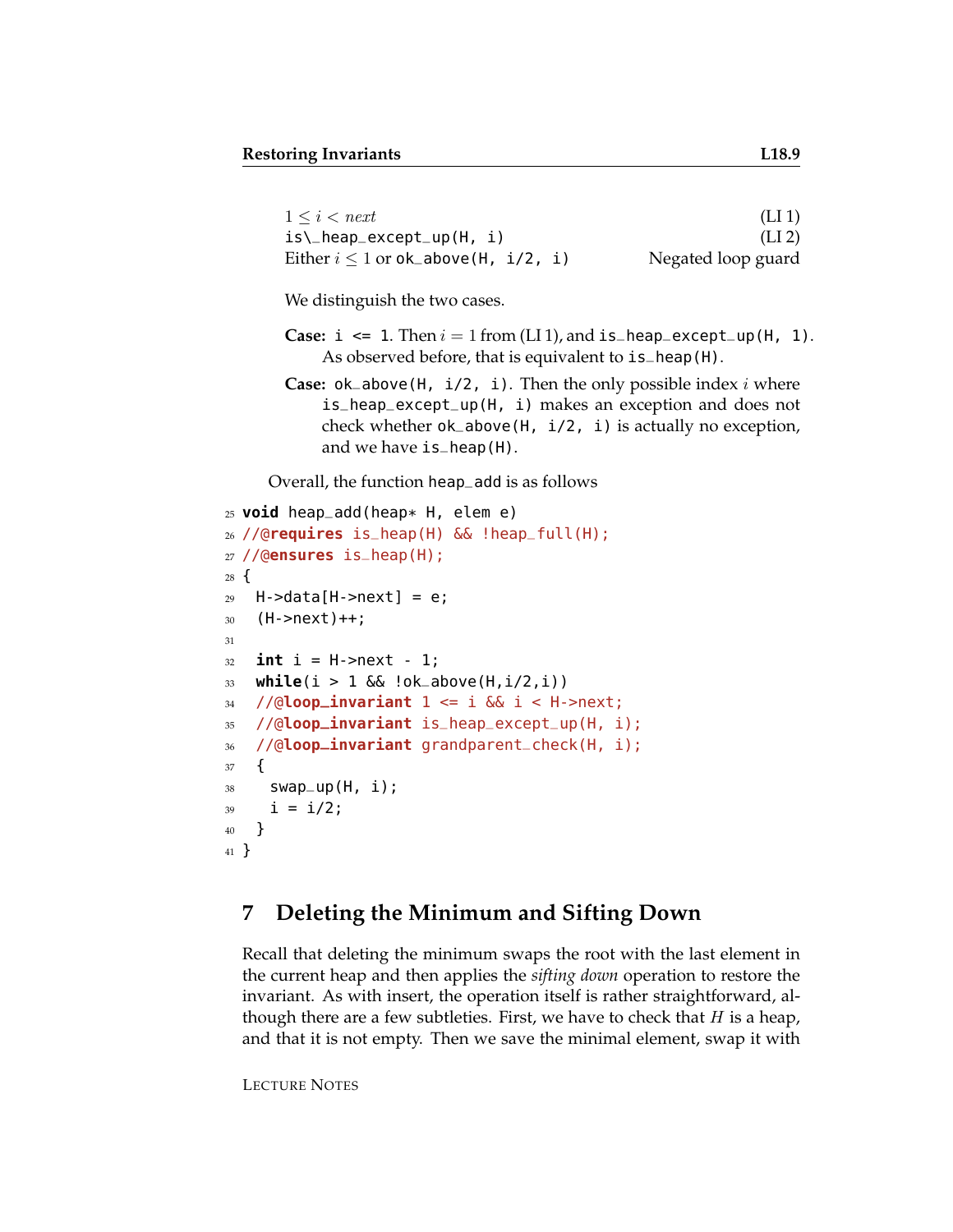the last element (at next-1), and delete the last element (now the element that was previously at the root) from the heap by decrementing next.

```
76 elem heap_rem(heap* H)
77 //@requires is_heap(H) && !heap_empty(H);
78 //@ensures is_heap(H);
79 {
so int i = H->next;
s_1 elem min = H->data[1];
82 (H->next)--;
83
84 if (H->next > 1) {
85 H->data[1] = H->data[H->next];
86 /* H is no longer a heap! */
s7 sift_down(H);
88 }
89
90 return min;
91 }
```
Next we need to restore the heap invariant by sifting down from the root, with sift\_down(H, 1). We only do this if there is at least one element left in the heap.

But what is the precondition for the sifting down operation? Again, we cannot express this using the functions we have already written. Instead, we need a function is\_heap\_except\_down(H, n) which verifies that the heap invariant is satisfied in  $H$ , except possibly at  $n$ . This time, though, it is between  $n$  and its children where things may go wrong, rather than between *n* and its parent as in  $is$  heap except  $up(H, n)$ . In the pictures below this would be at  $n = 1$  on the left and  $n = 2$  on the right.



We change the test accordingly.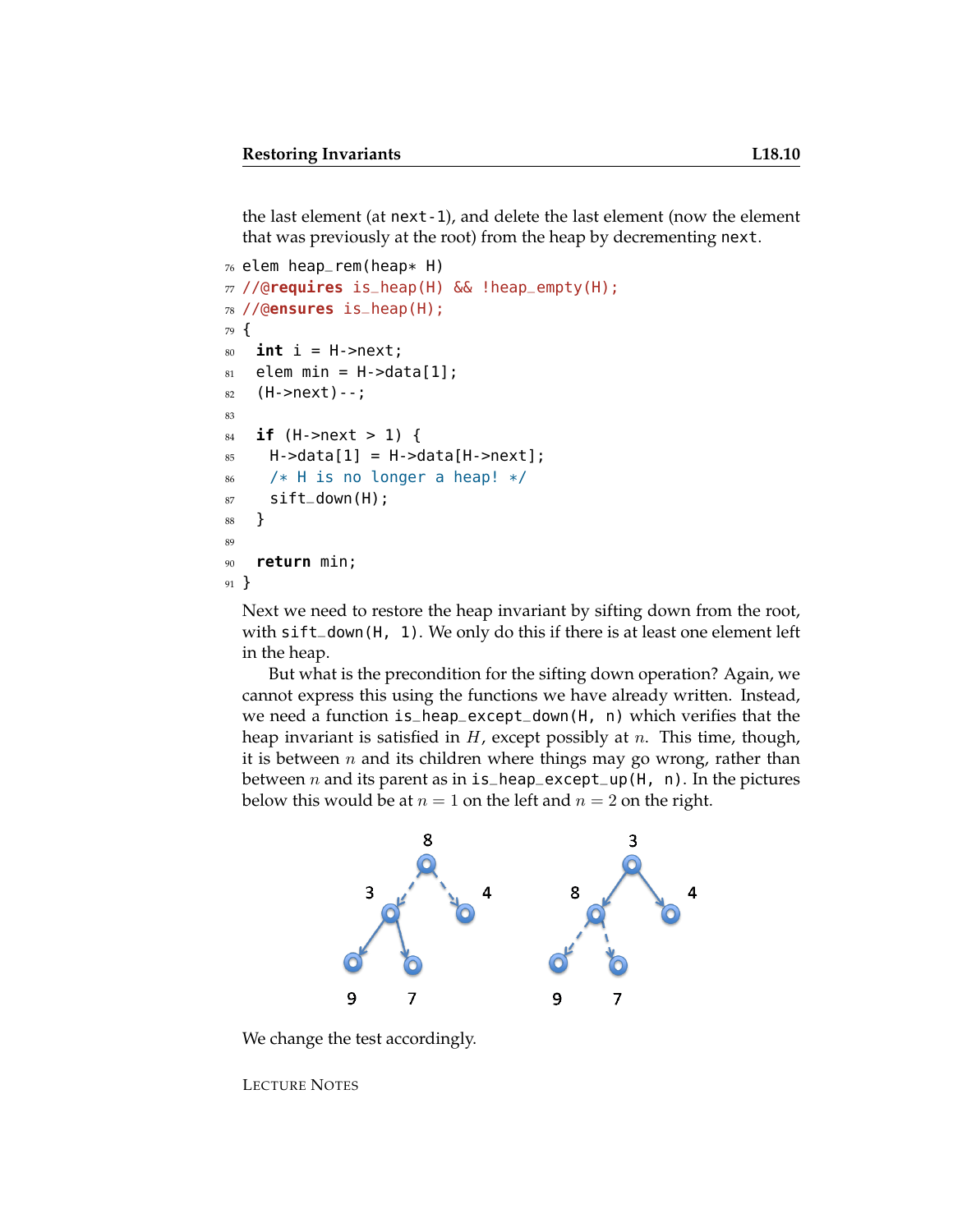```
/* Valid heap except at n, looking down the tree */bool is_heap_except_down(heap H, int n)
//@requires is_safe_heap(H);
//@requires 1 <= n && n < H->next;
{
 for (int i = 2; i < H->next; i++)//@loop_invariant 2 <= i;
  if (!(i/2 == n || ok_above(H, i/2, i))) return false;
```

```
return true;
```

```
}
```
With this we can have the right invariant to write our sift\_down function. The tricky part of this function is the nature of the loop. Our loop index *i* starts at *n* (which actually will always be 1 when this function is called). We have reached a leaf if  $2i \geq next$  because if there is no left child, there cannot be a right one, either. So the outline of our function shapes up as follows:

```
43 void sift_down(heap H)
44 //@requires is_safe_heap(H);
45 //@requires H->next > 1 && is_heap_except_down(H, 1);
46 //@ensures is_heap(H);
47 \frac{1}{2}48 int i = 1;
49
50 while (2*i < H->next)
51 / (0loop_invariant 1 \le i & i \le H->next;
52 //@loop_invariant is_heap_except_down(H, i);
53 //@loop_invariant grandparent_check(H, i);
54 // ...
```
We also have written down three loop invariants: the bounds for  $i$ , the heap invariant (everywhere, except possibly at  $i$ , looking down), and the grandparent check, which we anticipate from our previous problems.

We want to return from the function if we have restored the invariant, that is if the element in index  $i$  is okay above all of his children. However, there may be either 1 or 2 children (the loop guard checks that there will be at least one). So we have to guard this access by a bounds check. Clearly, when there is no right child, checking the left one is sufficient.

```
while (2 * i < H->next)
```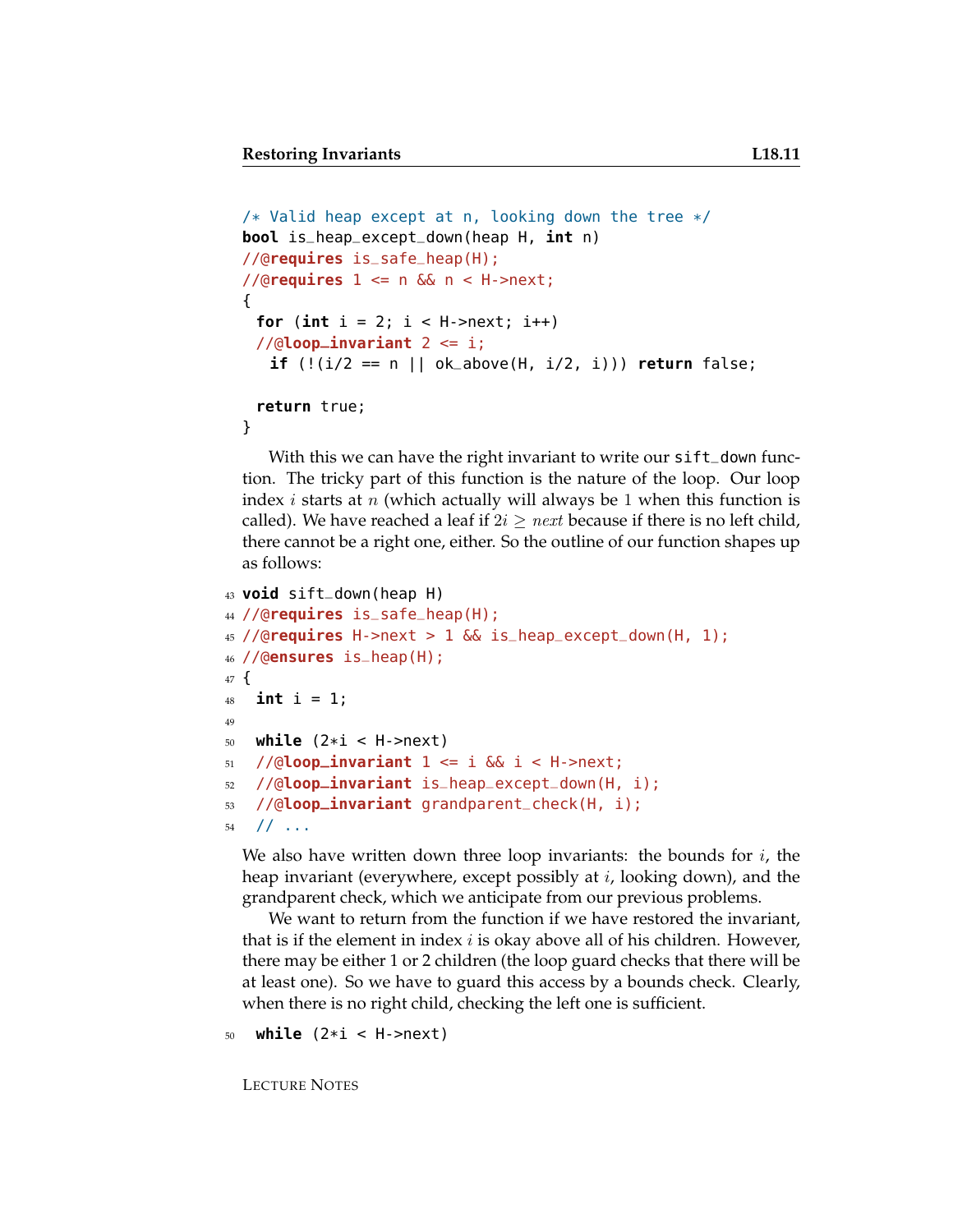```
51 //@loop_invariant 1 <= i && i < H->next;
52 //@loop_invariant is_heap_except_down(H, i);
53 //@loop_invariant grandparent_check(H, i);
54 {
55 int left = 2*1;
56 int right = left+1;
57
58 if (ok_above(H, i, left)
59 && (right >= H->next || ok_above(H, i, right)))
60 return;
61 // ...
```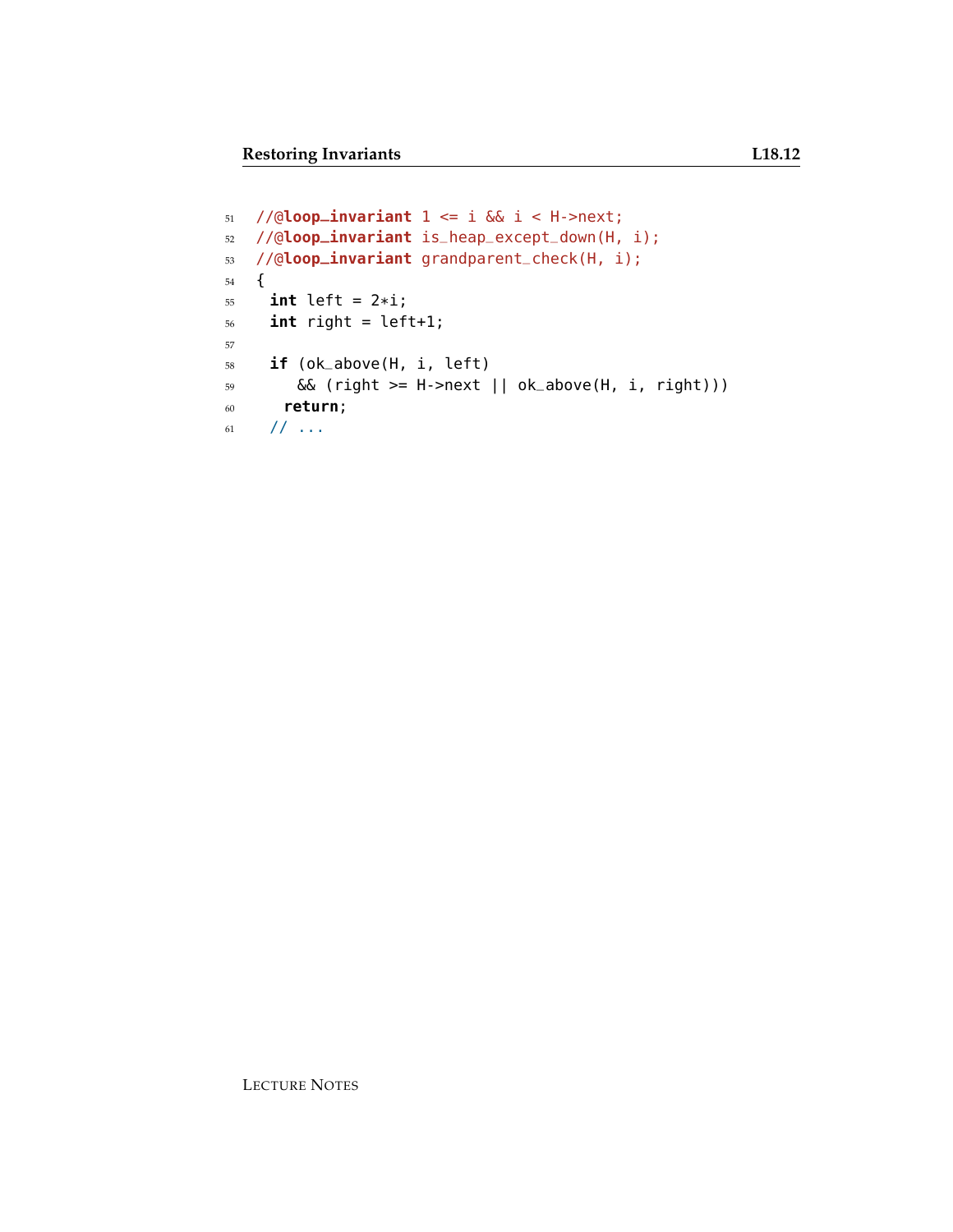If this test fails, we have to determine the smaller of the two children. If there is no right child, we pick the left one, of course. Once we have found the smaller one we swap the current one with the smaller one, and then make the child the new current node  $i$ .

Here is the overall function:

```
43 void sift_down(heap H)
44 //@requires is_safe_heap(H);
45 //@requires H->next > 1 && is_heap_except_down(H, 1);
46 //@ensures is_heap(H);
47 {
48 int i = 1;
49
50 while (2*i < H->next)
51 / (\text{dloop} invariant 1 \le i & i \le H->next;
52 //@loop_invariant is_heap_except_down(H, i);
53 //@loop_invariant grandparent_check(H, i);
54 \quad \text{\AA}55 int left = 2*i;
56 int right = left+1;
57
58 if (ok_above(H, i, left)
59 && (right >= H->next || ok_above(H, i, right)))
60 return;
61 if (right >= H->next || ok_above(H, left, right)) {
62 swap_up(H, left);
63 i = left;
64 } else {
65 //@assert right < H->next && ok_above(H, right, left);
66 swap_up(H, right);
67 i = right;
68 }
69 }
70
71 //@assert i < H->next && 2*i >= H->next;
72 //@assert is_heap_except_down(H, i);
73 return;
74 }
```
Before the second return, we know that  $is$ -heap-except-down(H, i) and  $2i \geq next$ . This means there is no node j in the heap such that  $j/2 = i$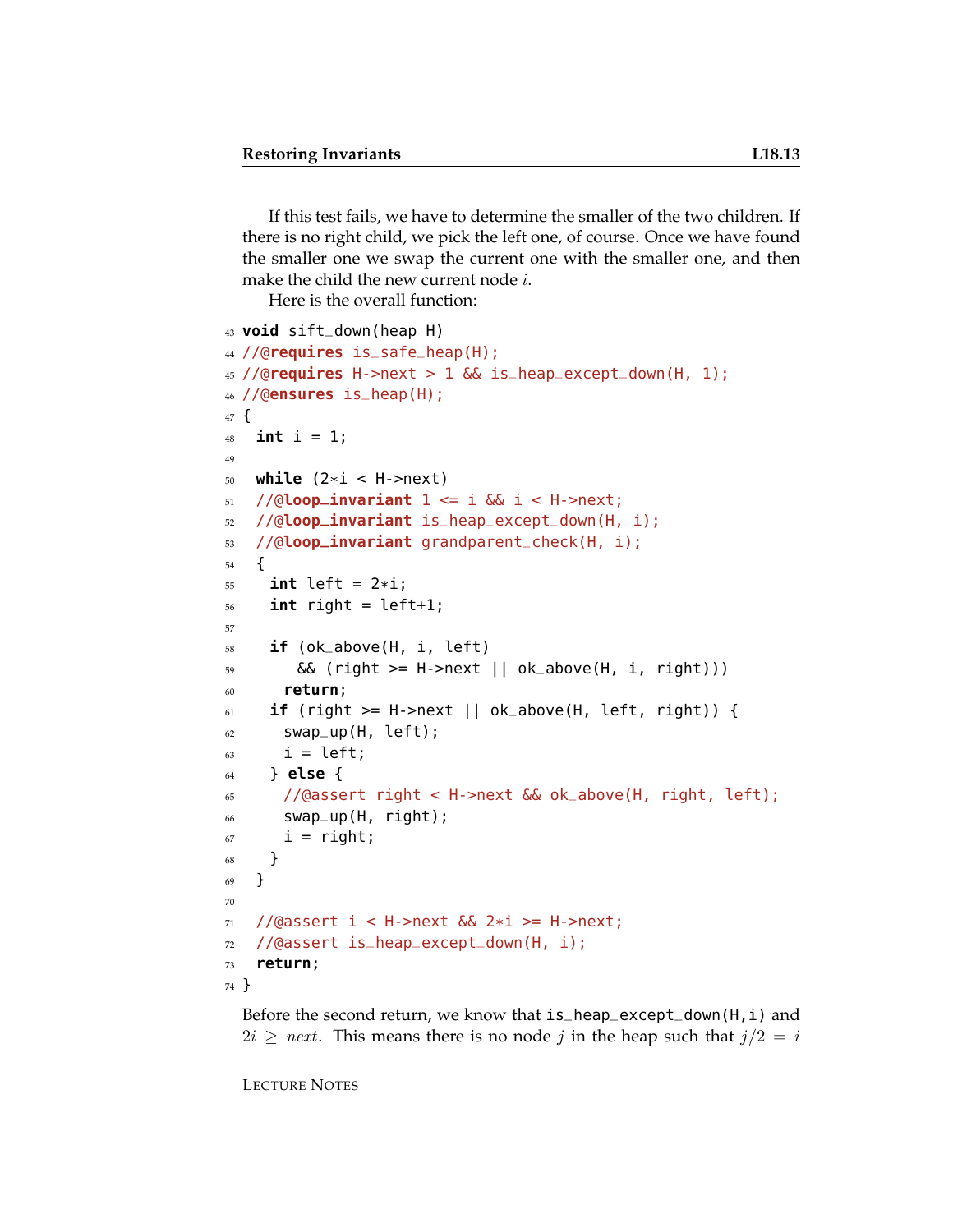and the exception in  $is$ -heap-except-down will never apply. H is indeed a heap.

At this point we should give a proof that is\_heap\_except\_down is really an invariant. This is left as Exercise [4.](#page-15-0)

#### **8 Heapsort**

We rarely discuss testing in these notes, but it is useful to consider how to write decent test cases. Mostly, we have been doing random testing, which has some drawbacks but is often a tolerable first cut at giving the code a workout. It is *much* more effective in languages that are type safe such as C0, and even more effective when we dynamically check invariants along the way.

In the example of heaps, one nice way to test the implementation is to insert a random sequence of numbers, then repeatedly remove the minimal element until the heap is empty. If we store the elements in an array in the order we take them out of the heap, the array should be sorted when the heap is empty! This is the idea behind heapsort. We first show the code, using the random number generator we have used for several lectures now, then analyze the complexity.

```
int main() {
 int n = (1 \le 9) - 1; // 1 \le 9 for -d; 1 \le 13 for timing
 int num tests = 10; \frac{1}{10} for -d; 100 for timing
 int seed = 0xc0c0ffee;
 rand t gen = init rand(seed);
 int[] A = alloc_array(int, n);
 heap H = \text{heap_new}(n);
 print("Testing heap of size "); printint(n);
 print(" "); printint(num_tests); print(" times\n");
 for (int j = 0; j < num\_tests; j++) {
   for (int i = 0; i < n; i++) {
    heap_insert(H, rand(gen));
   }
   for (int i = 0; i < n; i++) {
    A[i] = heap\_delmin(H);}
   assert(heap_empty(H)); /* heap not empty */
   assert(is_sorted(A, 0, n)); /* heapsort failed */
```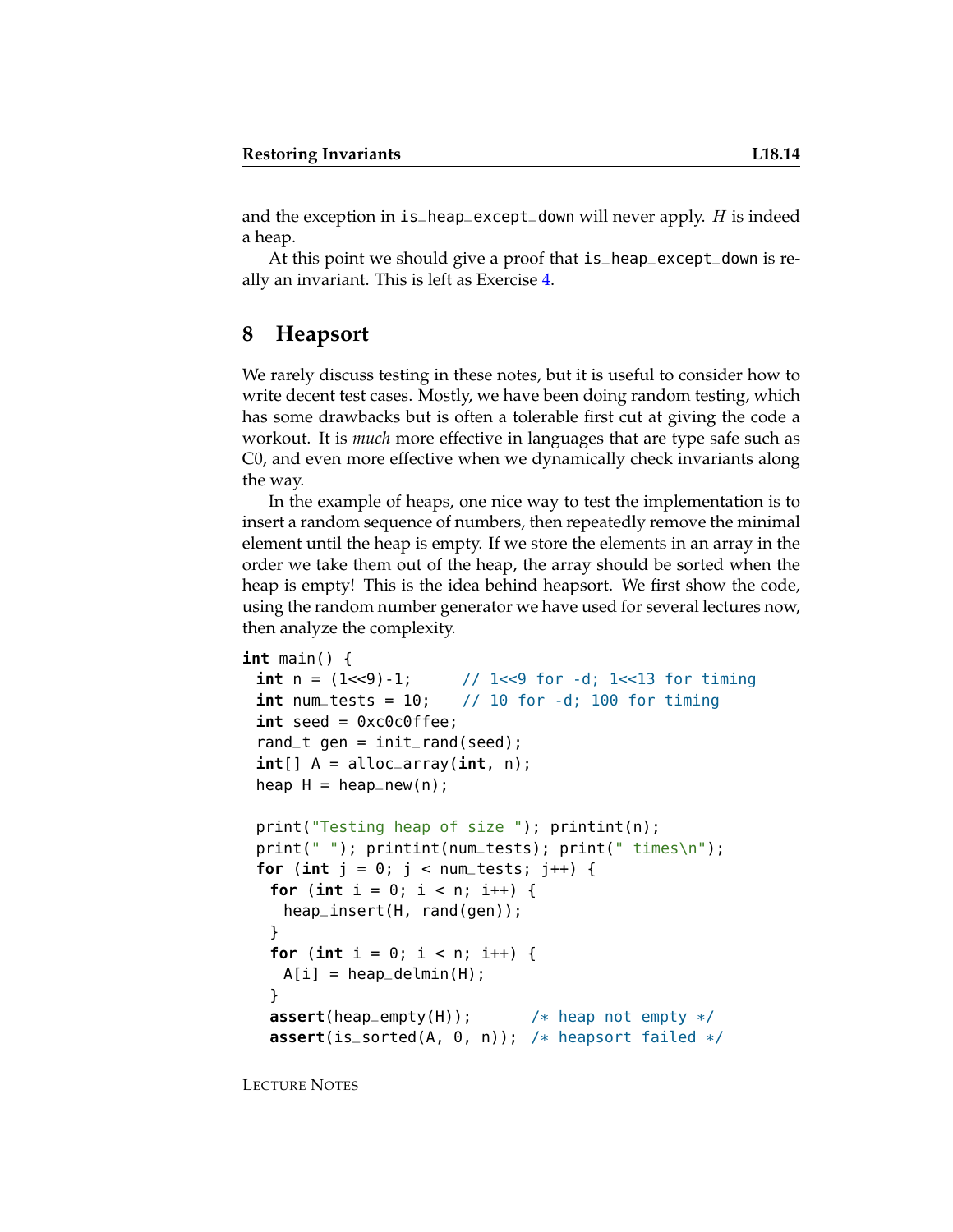```
}
 print("Passed all tests!\n");
 return 0;
}
```
Now for the complexity analysis. Inserting  $n$  elements into the heap is bounded by  $O(n \log n)$ , since each of the *n* inserts is bounded by  $\log n$ . Then the *n* element deletions are also bounded by  $O(n \log n)$ , since each of the *n* deletions is bounded by  $\log n$ . So altogether we get  $O(2n \log n)$  =  $O(n \log n)$ . Heapsort is asymptotically as good as mergesort or as good as the expected complexity of quicksort with random pivots.

The sketched algorithm uses  $O(n)$  auxiliary space, namely the heap. One can use the same basic idea to do heapsort in place, using the unused portion of the heap array to accumulate the sorted array.

Testing, including random testing, has many problems. In our context, one of them is that it does not test the strength of the invariants. For example, say we write no invariants whatsoever (the weakest possible form), then compiling with or without dynamic checking will always yield the same test results. We really should be testing the invariants themselves by giving examples where they are not satisfied. However, we should not be able to construct such instances of the data structure on the client side of the interface. Furthermore, within the language we have no way to "capture" an exception such as a failed assertion and continue computation.

# **9 Summary**

We briefly summarize key points of how to deal with invariants that must be temporarily violated and then restored.

- 1. Make sure you have a clear high-level understanding of why invariants must be temporarily violated, and how they are restored.
- 2. Ensure that at the interface to the abstract type, only instances of the data structure that satisfy the full invariants are being passed. Otherwise, you should rethink all the invariants.
- 3. Write predicates that test whether the partial invariants hold for a data structure. Usually, these will occur in the preconditions and loop invariants for the functions that restore the invariants. This will force you to be completely precise about the intermediate states of the